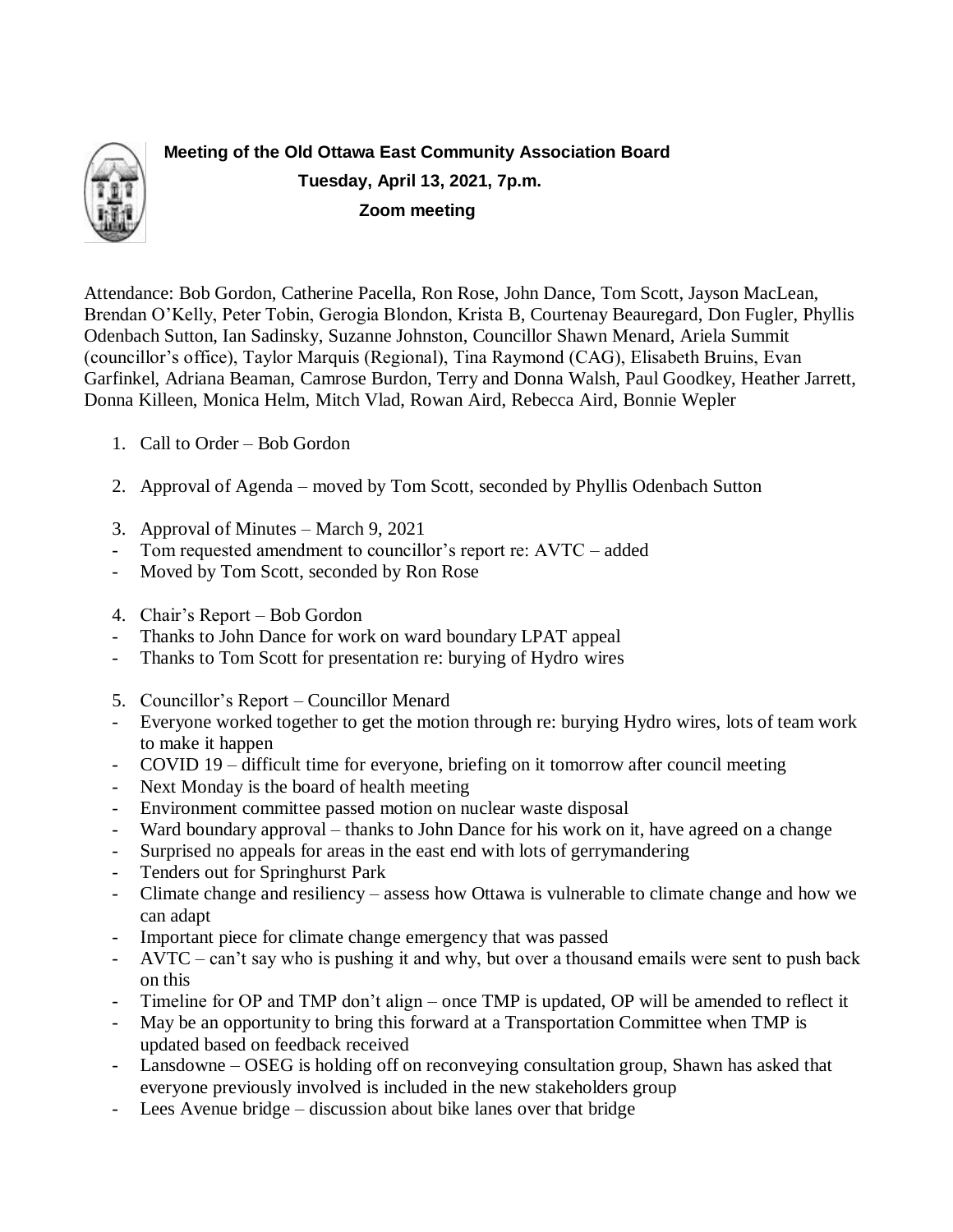- They do exist, but need proper bike lanes that are safe
- Speed changes are being requested  $-$  30km/h in all of Capital Ward
- East of Main should be approved this summer to match west of Main
- $Q$  Why the need for the "You are leaving" a 30 km/h sign on someone's lawn?
- A Looking to make Main Street 40 km/h as part of these changes. Re: signage, it is city policy. It's a gateway so you're supposed to know when you enter/exit that it is now a different speed. It does help people to realize the speed because the signs are only when you enter/exit the gateway. In terms of location, it needs to be on city property but understand it does end up being on the front lawn. But office can ask that the placement of a sign be changed.
- Q Recreational/pedestrian access to city streets NCC is making certain streets available but why is the mayor so adamant that councillor's budget be used to make these changes when people from outside the ward also benefit from this?
- $A -$  Tried to bring two motions to have city take this on, identify areas that would make the most sense but it has fallen on councillor's shoulders, not seen as a big priority. It's an ongoing battle.
- $Q TMP/IMP$  process seems to be on hold until OP is done. How we address these links between secondary plans and OPs? Also, Lees Avenue bridge – have asked MPP for safety railings but have not received a good response.
- $A$  The OP will give direction to the TMP. Once TMP is updated in 2023, the OP will be amended to reflect any change that arises from that master plan process. Re: Lees Avenue bridge – adding railings on Bank Street bridge so perhaps an opportunity exists. Willing to work with you on this issue, see if we can get an answer from staff.
- Q Walk a lot through Brantwood Park, appalled by the number of dog poop bags even though they are not supposed to be placed in garbage bins. Can we get more bins like those in Windsor Park designated for dog poop disposal?
- A Currently a city pilot project for multi-stream waste in parks in Ottawa. It is in Windsor, could look at getting it in Brantwood Park. Also looking to get more pick up, more bins.
- Q Removal of yellow poles on fire hydrants can they be removed now that snow is gone?
- A Not sure of policy, will follow up by email
- 6. Regional Update Taylor Marquis
- Evan Garfinkel will be taking on Taylor's role when she takes maternity leave in July
- Riverbank restoration now that everything has melted, rehabilitation work will continue that was started in the fall but can't undertake work in water until summer
	- o Will make sure that everything is safe for turtles
	- o Everything will be cleaned up and returned to a more naturalized state
- 2B tower crane scheduled to come down on May  $10<sup>th</sup>$ , will affect busing but signage/notification will be given in advance
- $Q Bag$  of stakes between the walking path and the riverbank behind the Deschatelets building, about 30 stakes. Who do they belong to/can they be cleaned up?
- A Will have someone look into it on-site tomorrow.
- $Q Is$  it the city's job or Greystone's to do street sweeping on the MUP?
- $A Not sure.$  will look into it.
- 7. Treasurer's Report Don Fugler
	- a. Current balance is \$17,539.13. No changes from last month.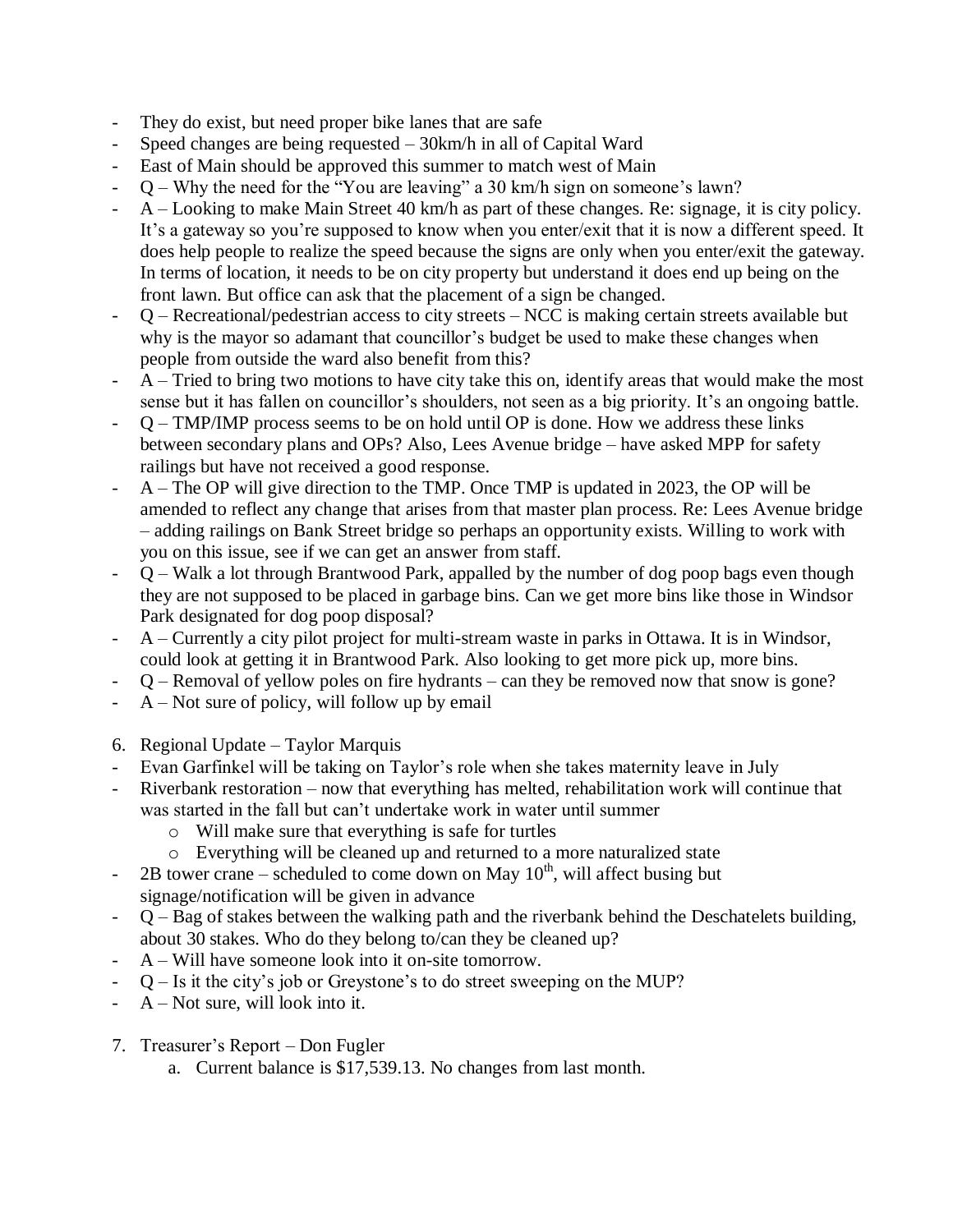- 8. CAG report Tina Raymond
- Did have a virtual Easter event
- Have opened after school registration for September
- Lots of activities for the summer planned
- Q Can members attend your monthly meetings?
- $A If$  someone asks, we don't say no just don't get many requests.
- 9. Ward Boundary appeal update John Dance (\*Please see attachment after committee reports)
- Looks as though things will be successful pending discussion at council tomorrow
- City report says they had "discussions" with community associations we only had one email but again, outcome is positive

10. Committee reports (\*all received reports attached below)

- Health and Safety Courtenay Beauregard
	- o No report
- Transportation Tom Scott
	- o Hydro wires going to council tomorrow, had success with the committee
	- o Next meeting is end of April councillor's staff, city staff, OOECA transportation committee
	- o City staff second report on Main Street safety audit number of outstanding issues, four issues transferred to GMH project and they have yet to be addressed
		- Intersection of Main and Riverdale they have done a conflict report
- Lansdowne John Dance
	- o See report attached
	- $\circ$  Look forward to seeing anything from the city haven't heard anything about any engagement in a while, other community associations are frustrated too
- Communications Bob Gordon
	- o Working on transitioning the website to a new format moving to WordPress
	- o Will look into online membership option
- FCA Ron Rose
	- o See report attached
- Corners on Main and Greystone Village Peter Tobin
	- o See report attached
- Parks and Greenspace Brendan O'Kelly
	- o See report attached
- Membership Suzanne Johnston
	- o Continuing to think of alternatives for the next membership drive for safety reasons
	- o Need ideas for buildings without mailboxes (ie: condos)
	- o Looking to increase virtual presence, also through businesses like Singing Pebble
	- o New brochures are also available
- Planning Ron Rose (interim chair)
	- o See report attached
- SLOE Jayson MacLean
	- o See report attached
	- o Q any other trees designated as heritage trees in OOE?
	- $\circ$  A not that he's aware of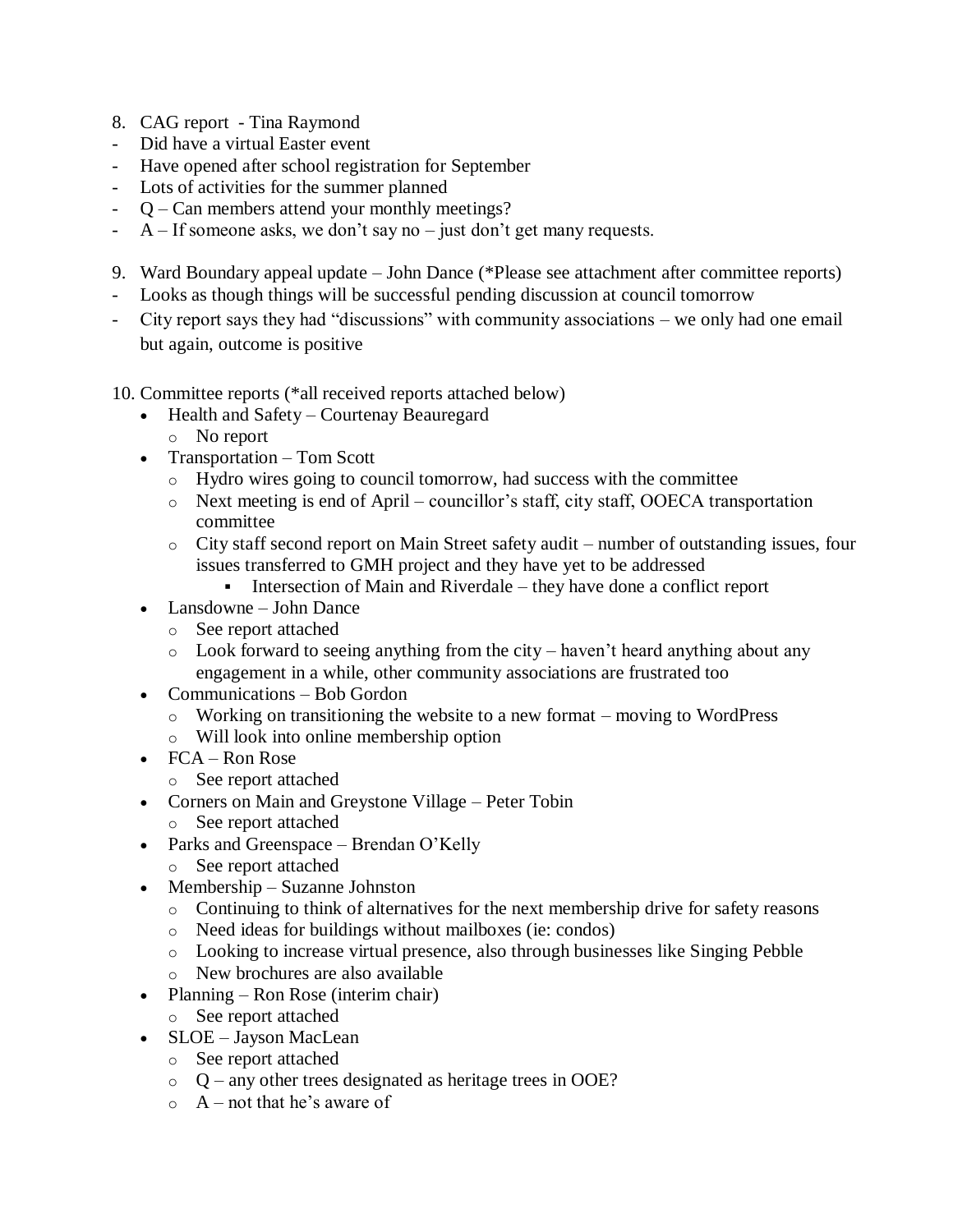- $\circ$  O what is a heritage tree?
- $\circ$  A Jayson to follow up
- 11. New Business
- Phyllis article in Mainstreeter about OOE birding group, initiatives to make our community more bird friendly
- Phyllis next Mainstreeter social issues panel on advocacy is coming up in May
- Don river clean up planned for Saturday morning, need a boat and collecting trash
- John Holy Trinity church slated to be torn down soon, securing the windows so they can be preserved
- Phyllis invasive species work was told by city that they needed a permit, so pursuing that with city staff
- 12. Date of Next Meeting May 11, 2021
- 13. Adjournment moved by Tom Scott, seconded by Ron Rose

#### Attachments:

#### **Committee reports:**

#### **Lansdowne – John Dance**

Three updates: one pertaining to proposed improvements of Aberdeen Square, the second to the review of Lansdowne's future, and the third on Lansdowne and the draft Official Plan.

# *1. Aberdeen Square:*

OSEG is, according to Jonathan McLeod of Councillor Menard's office, holding off on proceeding with changes "While the city starts ramping up the two council sponsor groups and the stakeholder group."

Mark Goudie, OSEG CEO said in a letter to the City, "This will allow the City working group and Councilor Sponsor Group the opportunity to include the Plaza's 'best use' forward in the scope of the ongoing work. We look forward to continuing to work with the City, and your department, on innovative and creative ways to evolve Lansdowne into an active gathering space what works for our neighbourhood, our region and for visitors to our City."

# **2. Lansdowne Review:**

Jonathan McLeod: "Currently, we're making sure that there is proper community representation on the stakeholder group, and we want to establish the roles of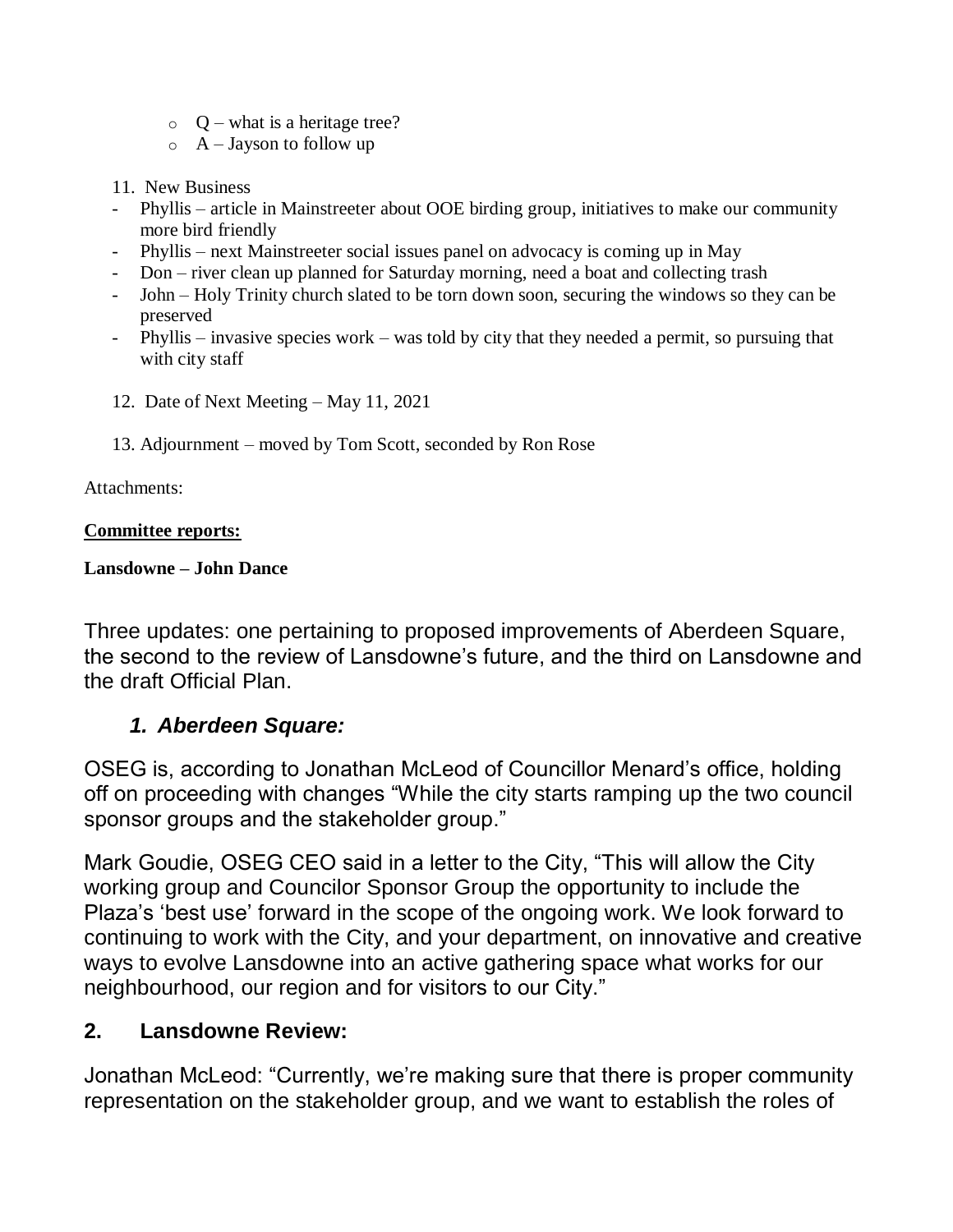each group, since there's a risk of overlap. I'll do my best to keep you updated as more info comes.

There is nothing on either the OSEG or City's website about the review and there has been no meeting of the Lansdowne Community Consultation Group since November.

The review was approved by Council in December and the report is to be considered by Council by the end of June yet there are no available terms of reference and no community groups have been involved in the review even though four months have passed since the review was announced and only three months remain before Council is to consider it.

It appears to be following the same poor path of consultation that led to the original approvals.

# 3. **Official Plan and Lansdowne**:

*OOECA Comments:* "The idea of a "Special District'' for Lansdowne is sound, however, the current wording emphasizing the professional sports and entertainment aspect is wrong. : Lansdowne Park is the City's major park for playing, gathering and socializing, not just watching professional sports and expensive entertainment."

*Glebe Community Association comments*: "We also welcome the designation of Lansdowne Park, and encourage the City to consider the opportunities presented by the urban park in meeting tree canopy and climate change goals. The urban park plays a key role in supporting NH and City livability goals and was a foundational element of the redevelopment of the site. Commercial/sporting elements are clearly important parts of this site but should not take precedence."

## **Corners on Main and Greystone Village – Peter Tobin**

In an email reply, Taylor Marquis indicated she would provide the CA with an update at Tuesday's meeting, on the shore bank remediation that Regional will be doing near the foot of des Oblats Ave.

The site is a bit of a mess right now. Regional with City approval removed four trees last week to allow for preparatory construction work on the Spencer.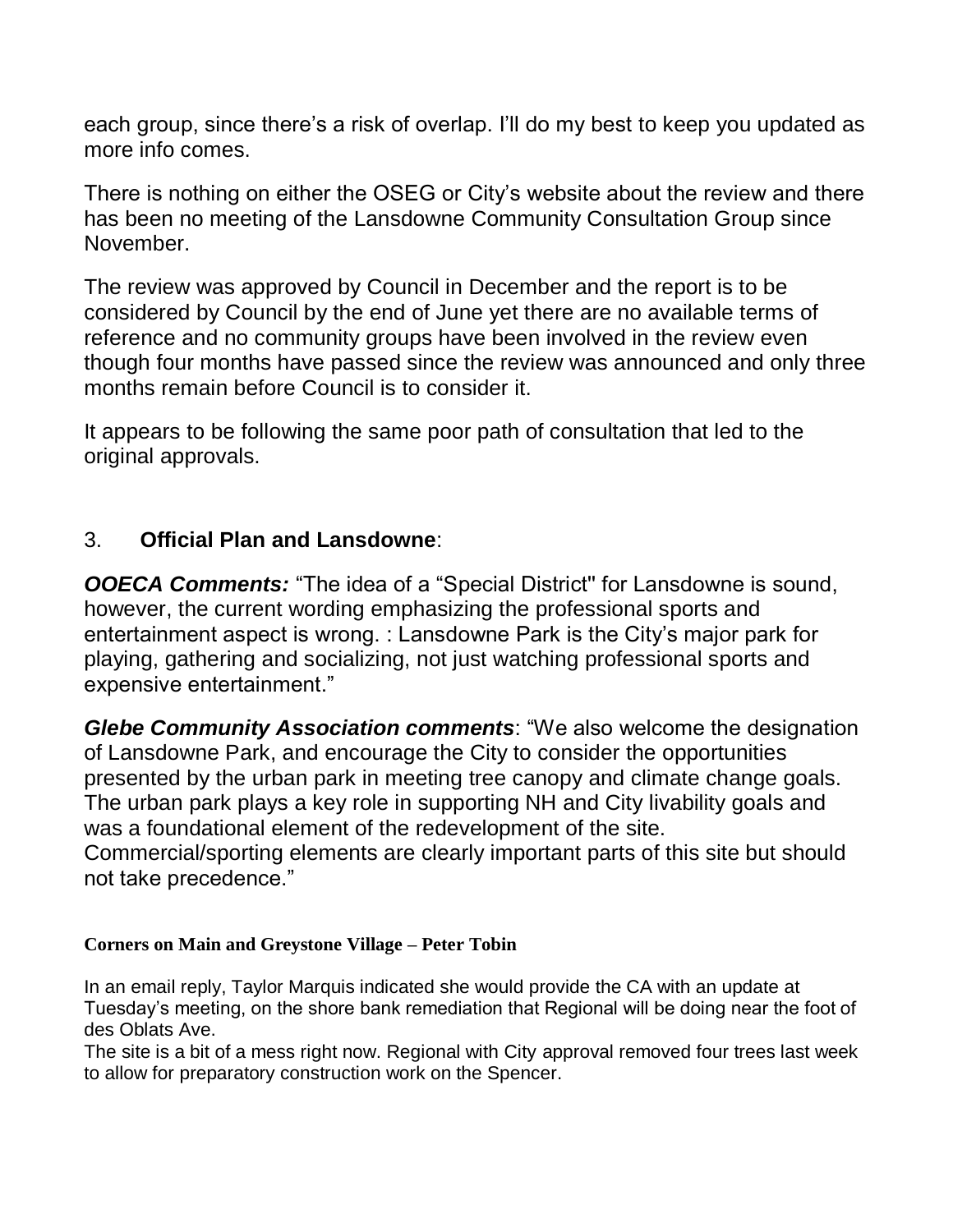Corners on Main residents have noticed increased activity around the convent area recently. Security personnel are much more in evidence and are now on site 24/7. There is an unconfirmed report that the building has been sold.

#### Lees Apartments

The renovation work on apartment units at 190 Lees continues as the workers are not bound by the latest Provincial lockdown. The Covid pandemic has severely affected occupancy rates at 190 Lees and neighbouring buildings as many units are normally occupied by out-of-town uO students. The superintendent at 190 has called the City about garbage along the MUP that parallels the LRT

line from the river to Lees Avenue. The upper half of the path way was relatively neat as of April 9

but the lower half towards the river is a complete litter bed.

#### **Parks and Greenspace – Brendan O'Kelly**

#### **Springhurst Park Amenities**

The upcoming amenities, including the much anticipated beach volleyball court and outdoor ping pong table, are set to be installed this spring/summer. The contract for both the children's park and recreational amenities has been awarded to TLC Landscaping with a final construction deadline of December 31, 2021. A 'commence work order' was issued on March 23, 2021.

Total cost of the project will be around \$225,000. The city has undertaken the costs for the replacement of the children's play structure as part of its lifecycle renewal. The other recreational amenities - costing roughly \$122,000 - are being paid for by cash-in-lieu of parkland funds.

#### **Cleaning the Capital - Adopt-a-Park**

In line with the city's 'cleaning the capital' campaign, which has been put on hold under the new Ontario-wide shutdown, we are postponing the neighbourhood parks clean up until further notice.

### **Planning Committee – Ron Rose**

The next meeting of the Planning Committee will be held on April 27th, at which time the Regional Group will be presenting their tentative plans for Phase III of Greystone Village, I.e., the undeveloped part between the Deschâtelets Building and the Rideau River. Following feedback from the members of the Planning Committee, Regional would like to consult with the community at large at the May meeting of the Association. The City has been working on by-laws to regulate the provision of short-term rentals, I.e., Airbnb and VRBO in Ottawa. A special meeting of the City's Planning Committee and the Community and Protective Services Committee will be held on April 22nd to consider a set of by-laws to regulate the use of short -term rentals.

Any member of the community who has had experience, either positive or negative with short-term rentals in their area is invited to contact Ron Rose.

### **SLOE – Jayson MacLean**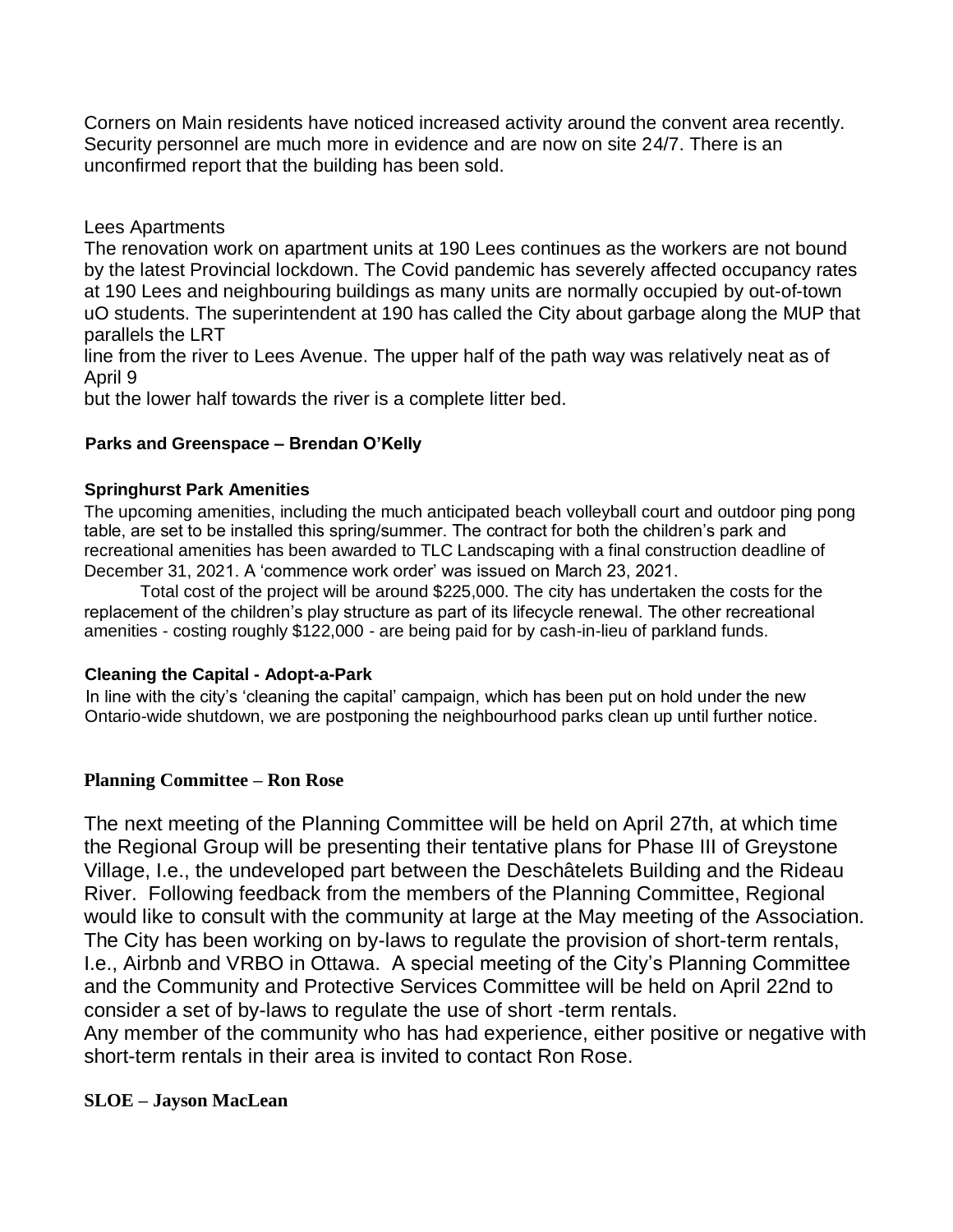(1) Gypsy Moth Infestation - a resident of OOE North has brought to our attention that there are trees at the east end of Montcalm Street that last summer were infested with Gypsy Moths, an invasive species.

Last year, local residents did some work in scraping off egg sacs to try to stem the tide, as it were, but were hoping for more help this year.

Discussions were had with the City and with the provincial Ministry of Transportation, as the trees are actually on MTO land (by the on-ramp to the highway).

In response, MTO has cut back some of the overhanging branches but won't do any further work as far as the moths go. In our more recent discussions with the City, they've said they're in the midst of reevaluating their approach to the gypsy moth and will have further direction out in the next couple of weeks. In the meantime, as for this particular infestation, Jason Pollard with Forestry said residents can keep at it with the scraping. SLOE will update the CA further on.

(2) Energy Evolution Event - Thursday, April 15, 7:30 pm

Old Ottawa South's environment committee is hosting a discussion on the City's Energy Evolution, the action plan to meet Ottawa's emissions targets over the next three decades. Members of the OOE and Glebe CA Boards as well as the general public are welcome to attend. There'll be two reps from the City's Climate Unit to speak on it, followed by a Q&A period. See the Environment Crew of Old Ottawa South's [facebook page](https://www.facebook.com/EnviroOOS) for details on registration and the zoom link.

(3) Just an FYI, Ecology Ottawa's Tree Giveaway, planned for April and May has been cancelled due to the recent COVID restrictions.

## **LPAT Appeal Update – John Dance**

OOECA's appeal was submitted March 11, 2021.The appeal requested that the City reverse its decision to transfer the University of Ottawa's Lees Avenue campus from Capital Ward to Rideau-Vanier Ward.

On March 31, 2021 City lawyer Tim Marc emailed:

*City staff are prepared to seek instructions from Council to seek modifications to the above bylaw by the Local Planning Appeal Tribunal to reinstate the boundary between W6-17 and W6-19 to the 417 (together with a resolution to the other appeal [Overbrook Community*